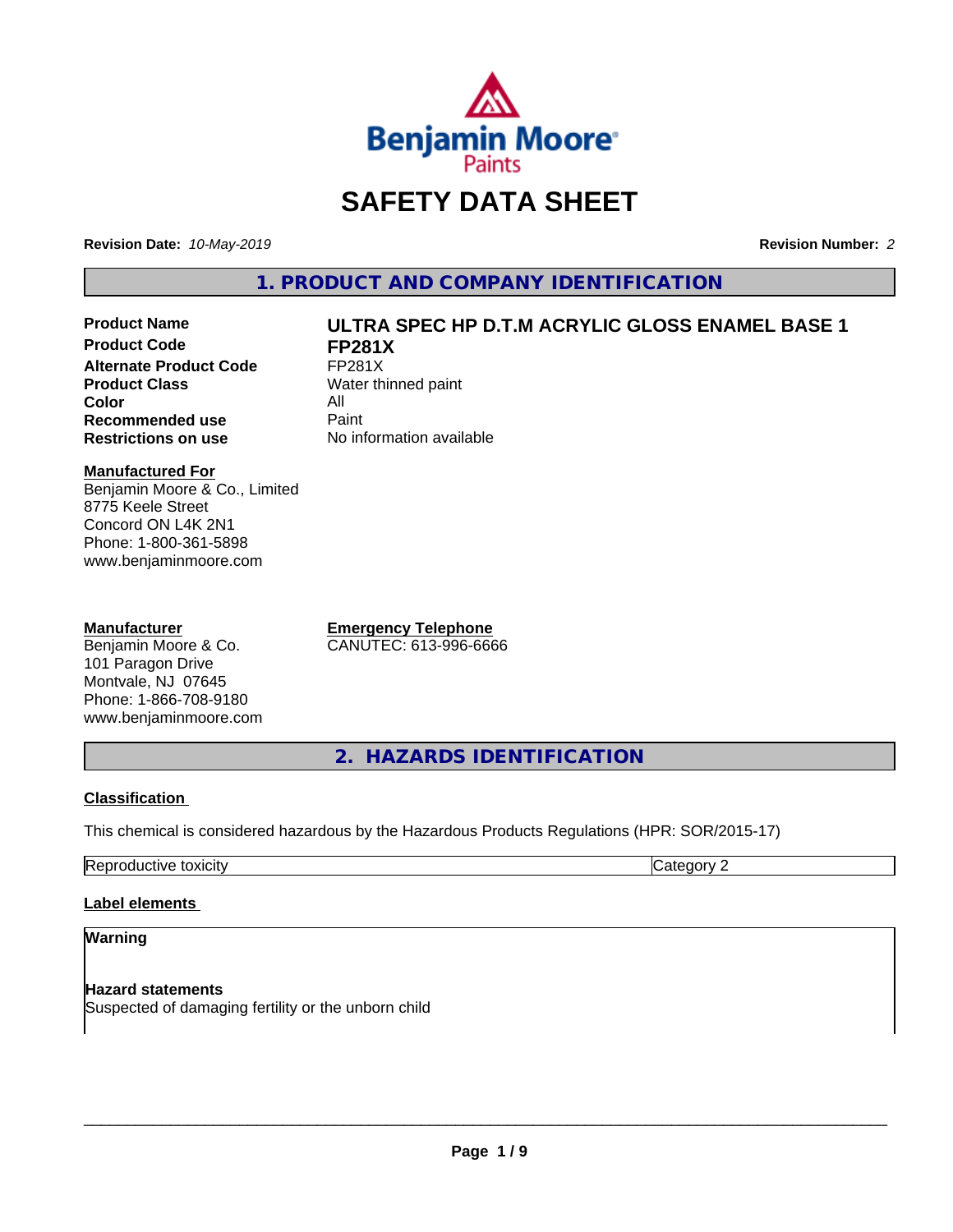

**Appearance** liquid

**Odor** little or no odor

### **Precautionary Statements - Prevention**

Obtain special instructions before use Do not handle until all safety precautions have been read and understood Use personal protective equipment as required

#### **Precautionary Statements - Response**

IF exposed or concerned: Get medical advice/attention

#### **Precautionary Statements - Storage**

Store locked up

#### **Precautionary Statements - Disposal**

Dispose of contents/container to an approved waste disposal plant

#### **Other information**

No information available

# **3. COMPOSITION INFORMATION ON COMPONENTS**

| <b>Chemical name</b>                               | <b>CAS No.</b> | Weight-%    | Hazardous Material<br>registry number<br>(HMIRA registry $#$ ) | Date HMIRA filed and<br>Information Review Act Idate exemption granted<br>(if applicable) |
|----------------------------------------------------|----------------|-------------|----------------------------------------------------------------|-------------------------------------------------------------------------------------------|
| Titanium dioxide                                   | 13463-67-7     | $10 - 30%$  |                                                                |                                                                                           |
| 2,2,4-trimethyl-1,3-propanediol  <br>diisobutvrate | 6846-50-0      | $-5%$       |                                                                |                                                                                           |
| Zinc phosphate                                     | 7779-90-0      | $0.5 - 1\%$ |                                                                |                                                                                           |

\*The exact percentage (concentration) of composition has been withheld as a trade secret

# **4. FIRST AID MEASURES**

**General Advice General Advice No hazards which require special first aid measures.** 

**Eye Contact Exercise 20 All 20 All 20 All 20 All 20 All 20 All 20 All 20 All 20 All 20 All 20 All 20 All 20 All 20 All 20 All 20 All 20 All 20 All 20 All 20 All 20 All 20 All 20 All 20 All 20 All 20 All 20 All 20 All 20** minutes and consult a physician.

**Skin Contact** Mash of immediately with soap and plenty of water while removing all contaminated clothes and shoes.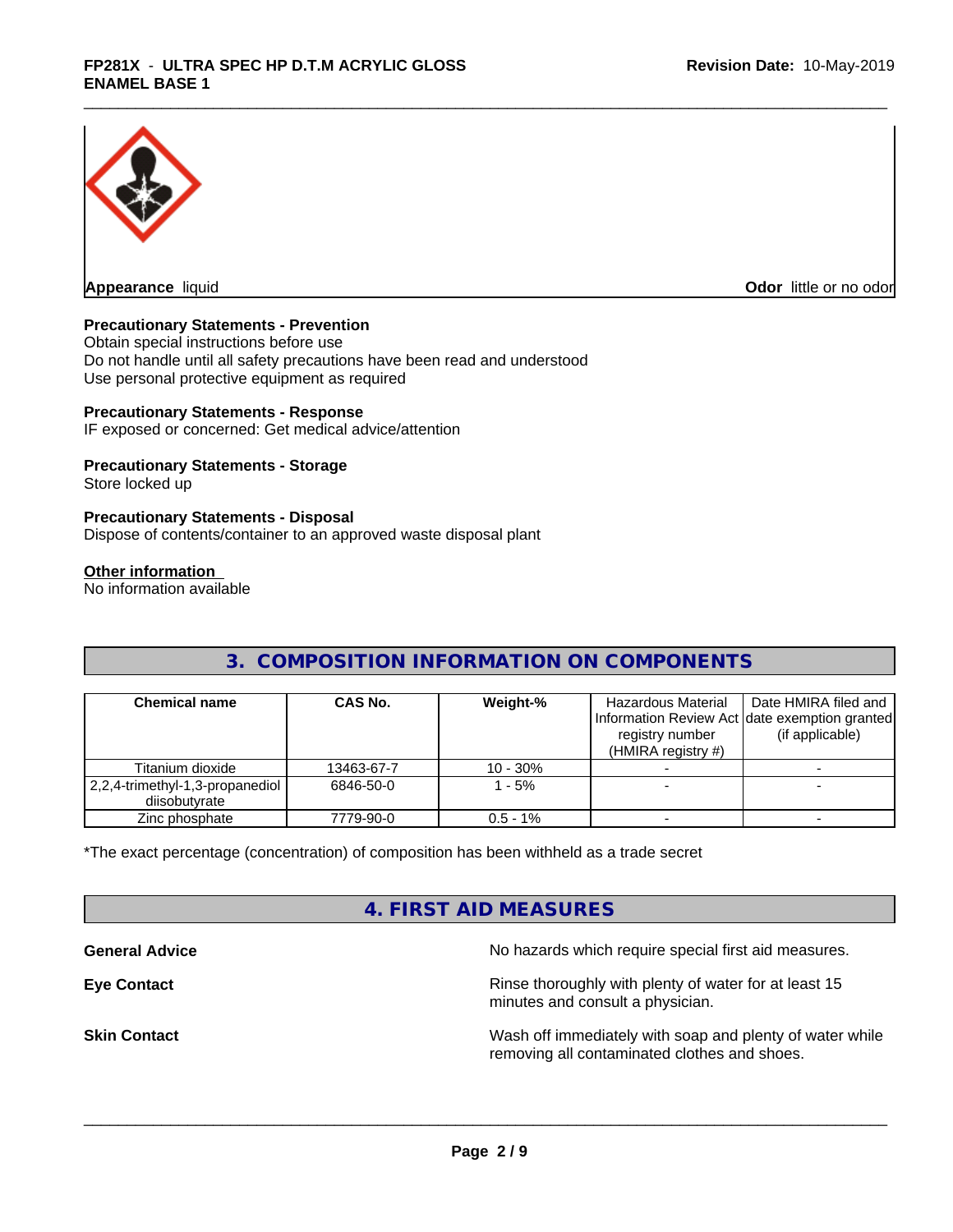| <b>Inhalation</b>                                                                | Move to fresh air. If symptoms persist, call a physician.                                                                                    |  |  |  |
|----------------------------------------------------------------------------------|----------------------------------------------------------------------------------------------------------------------------------------------|--|--|--|
| Ingestion                                                                        | Clean mouth with water and afterwards drink plenty of<br>water. Consult a physician if necessary.                                            |  |  |  |
| <b>Most Important Symptoms/Effects</b>                                           | None known.                                                                                                                                  |  |  |  |
| <b>Notes To Physician</b>                                                        | Treat symptomatically.                                                                                                                       |  |  |  |
|                                                                                  | 5. FIRE-FIGHTING MEASURES                                                                                                                    |  |  |  |
| <b>Suitable Extinguishing Media</b>                                              | Use extinguishing measures that are appropriate to local<br>circumstances and the surrounding environment.                                   |  |  |  |
| Protective equipment and precautions for firefighters                            | As in any fire, wear self-contained breathing apparatus<br>pressure-demand, MSHA/NIOSH (approved or equivalent)<br>and full protective gear. |  |  |  |
| <b>Specific Hazards Arising From The Chemical</b>                                | Closed containers may rupture if exposed to fire or<br>extreme heat.                                                                         |  |  |  |
| <b>Sensitivity to mechanical impact</b>                                          | No.                                                                                                                                          |  |  |  |
| Sensitivity to static discharge                                                  | No                                                                                                                                           |  |  |  |
| <b>Flash Point Data</b><br>Flash point (°F)<br>Flash Point (°C)<br><b>Method</b> | 250<br>121<br><b>PMCC</b>                                                                                                                    |  |  |  |
| <b>Flammability Limits In Air</b>                                                |                                                                                                                                              |  |  |  |
| Lower flammability limit:<br><b>Upper flammability limit:</b>                    | Not applicable<br>Not applicable                                                                                                             |  |  |  |
| Health: 1<br>Flammability: 1<br><b>NFPA</b>                                      | Instability: 0<br><b>Special: Not Applicable</b>                                                                                             |  |  |  |
| <b>NFPA Legend</b><br>0 - Not Hazardous                                          |                                                                                                                                              |  |  |  |

- 1 Slightly
- 2 Moderate
- 3 High
- 
- 4 Severe

*The ratings assigned are only suggested ratings, the contractor/employer has ultimate responsibilities for NFPA ratings where this system is used.*

*Additional information regarding the NFPA rating system is available from the National Fire Protection Agency (NFPA) at www.nfpa.org.*

**6. ACCIDENTAL RELEASE MEASURES**

**Personal Precautions Precautions** Avoid contact with skin, eyes and clothing. Ensure adequate ventilation.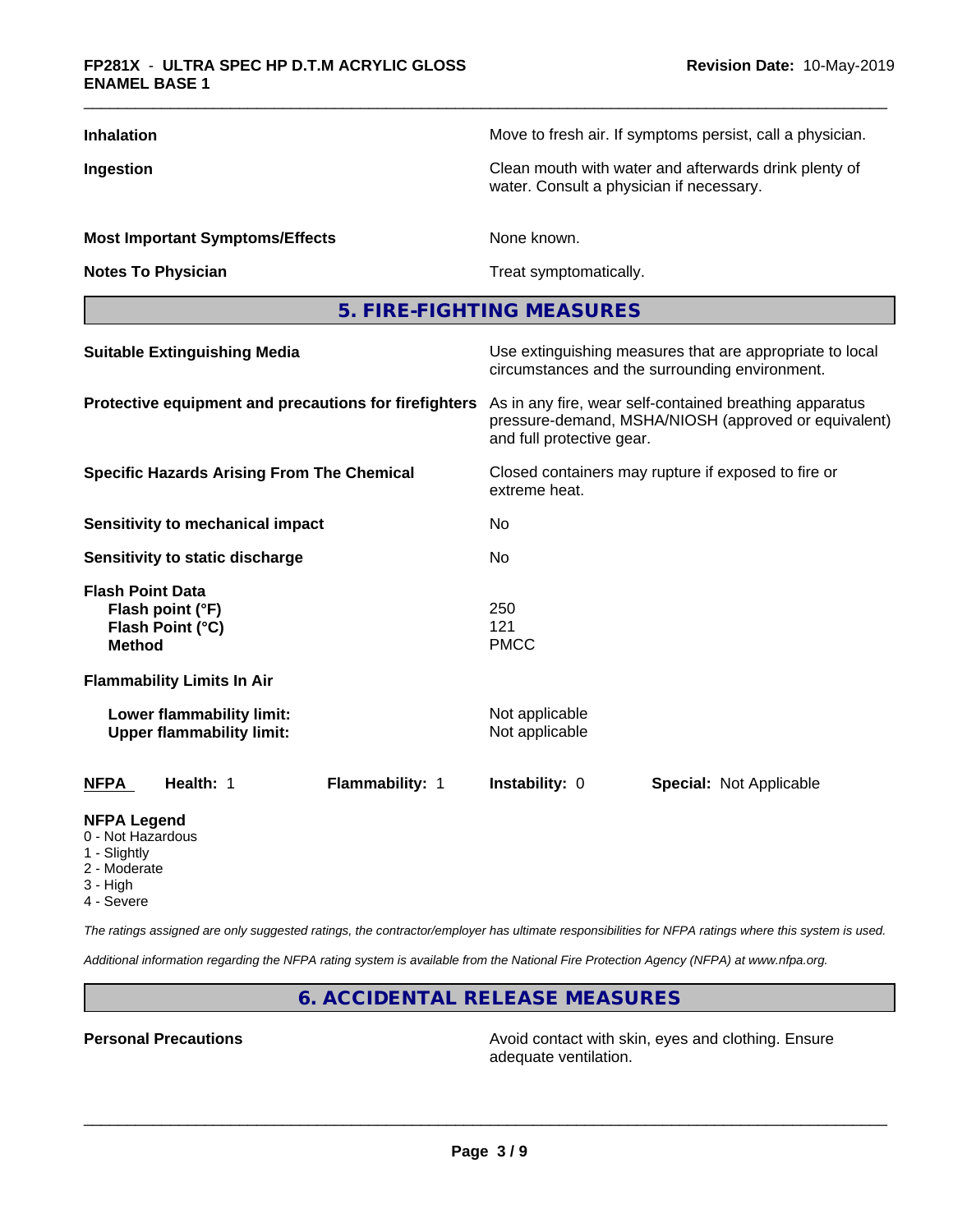**Other Information Department Information Department Intervent further leakage or spillage if safe to do so.** 

**Environmental precautions** See Section 12 for additional Ecological Information.

**Methods for Cleaning Up Example 20 All 20 All 20 All 20 Soak** up with inert absorbent material. Sweep up and shovel into suitable containers for disposal.

#### **7. HANDLING AND STORAGE**

**Handling Handling Avoid contact with skin, eyes and clothing. Avoid breathing Handling Avoid breathing Avoid breathing** 

vapors, spray mists or sanding dust. In case of insufficient ventilation, wear suitable respiratory equipment. **Storage Keep container tightly closed. Keep out of the reach of Keep** container tightly closed. Keep out of the reach of

**Incompatible Materials Incompatible Materials No information available** 

# **8. EXPOSURE CONTROLS/PERSONAL PROTECTION**

children.

#### **Exposure Limits**

| <b>Chemical name</b> | <b>ACGIH TLV</b>          | <b>Alberta</b>                       | <b>British Columbia</b>                                 | Ontario                              | Quebec                        |
|----------------------|---------------------------|--------------------------------------|---------------------------------------------------------|--------------------------------------|-------------------------------|
| Fitanium dioxide     | <b>TWA</b><br>10 ma/m $3$ | <b>TWA</b><br>10 mg/m <sup>3</sup> - | 10 mg/m $3$ - TWA<br><b>TWA</b><br>്യ ma/m <sup>3</sup> | <b>TWA</b><br>10 mg/m <sup>3</sup> - | TWAEV<br>10 mg/m $^3$ $\cdot$ |

**Legend**

ACGIH - American Conference of Governmental Industrial Hygienists Alberta - Alberta Occupational Exposure Limits

British Columbia - British Columbia Occupational Exposure Limits

Ontario - Ontario Occupational Exposure Limits

Quebec - Quebec Occupational Exposure Limits

N/E - Not established

#### **Personal Protective Equipment**

**Engineering Measures Ensure** Ensure adequate ventilation, especially in confined areas.

**Eye/Face Protection Safety glasses with side-shields. Skin Protection Protection Protective gloves and impervious clothing. Respiratory Protection In case of insufficient ventilation wear suitable respiratory** equipment.

**Hygiene Measures Avoid contact with skin, eyes and clothing. Remove and Avoid contact with skin, eyes and clothing. Remove and Avoid contact with skin, eyes and clothing. Remove and** wash contaminated clothing before re-use. Wash thoroughly after handling.

**9. PHYSICAL AND CHEMICAL PROPERTIES**

**Appearance** liquid **Odor** little or no odor **Density (lbs/gal)** 9.7 - 10.1<br> **Specific Gravity** 1.17 - 1.19 **Specific Gravity** 

**Odor Threshold** No information available **pH** No information available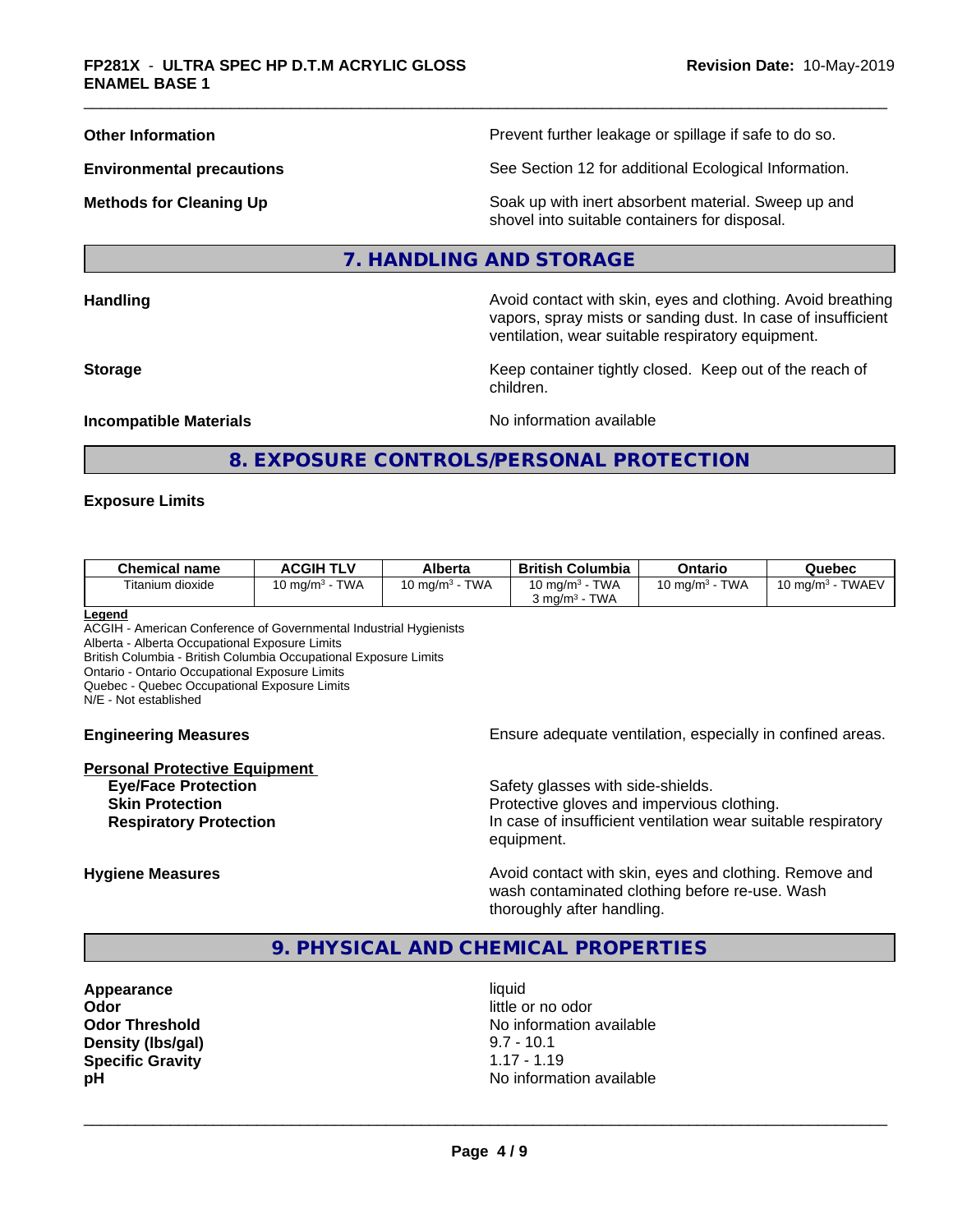**Viscosity (cps)** No information available<br> **Solubility(ies)** No information available **Solubility(ies)**<br> **No information available**<br> **Water solubility**<br> **Water solubility Evaporation Rate No information available No information available Vapor pressure** No information available in the North American Monte available in the North American available **Vapor density Vapor** density **Wt. % Solids** 45 - 55 **Vol. % Solids** 35 - 45 Wt. % Volatiles **Vol. % Volatiles** 55 - 65 **VOC Regulatory Limit (g/L)** < 150 **Boiling Point (°F)** 212 **Boiling Point (°C)** 100<br> **Preezing point (°F)** 32 **Freezing point (°F) Freezing Point (°C)** 0 **Flash point (°F)** 250 **Flash Point (°C)** 121 **Method** PMCC **Flammability (solid, gas)**<br> **Upper flammability limit:**<br>
Upper flammability limit:<br>  $\begin{array}{ccc}\n\bullet & \bullet & \bullet \\
\bullet & \bullet & \bullet\n\end{array}$  Not applicable **Upper flammability limit: Lower flammability limit:** Not applicable **Autoignition Temperature (°F)** No information available **Autoignition Temperature (°C)** No information available **Decomposition Temperature (°F)** No information available **Decomposition Temperature (°C)**<br> **Partition coefficient**<br> **Partition coefficient**<br> **No** information available

**No information available No information available** 

# **10. STABILITY AND REACTIVITY**

| <b>Reactivity</b>                         | Not Applicable                           |
|-------------------------------------------|------------------------------------------|
| <b>Chemical Stability</b>                 | Stable under normal conditions.          |
| <b>Conditions to avoid</b>                | Prevent from freezing.                   |
| <b>Incompatible Materials</b>             | No materials to be especially mentioned. |
| <b>Hazardous Decomposition Products</b>   | None under normal use.                   |
| <b>Possibility of hazardous reactions</b> | None under normal conditions of use.     |

# **11. TOXICOLOGICAL INFORMATION**

### **Product Information Information on likely routes of exposure**

**Acute Toxicity** 

**Principal Routes of Exposure Exposure** Eye contact, skin contact and inhalation.

**Product Information Internation International Contract Contract Contract Contract Contract Contract Contract Contract Contract Contract Contract Contract Contract Contract Contract Contract Contract Contract Contract**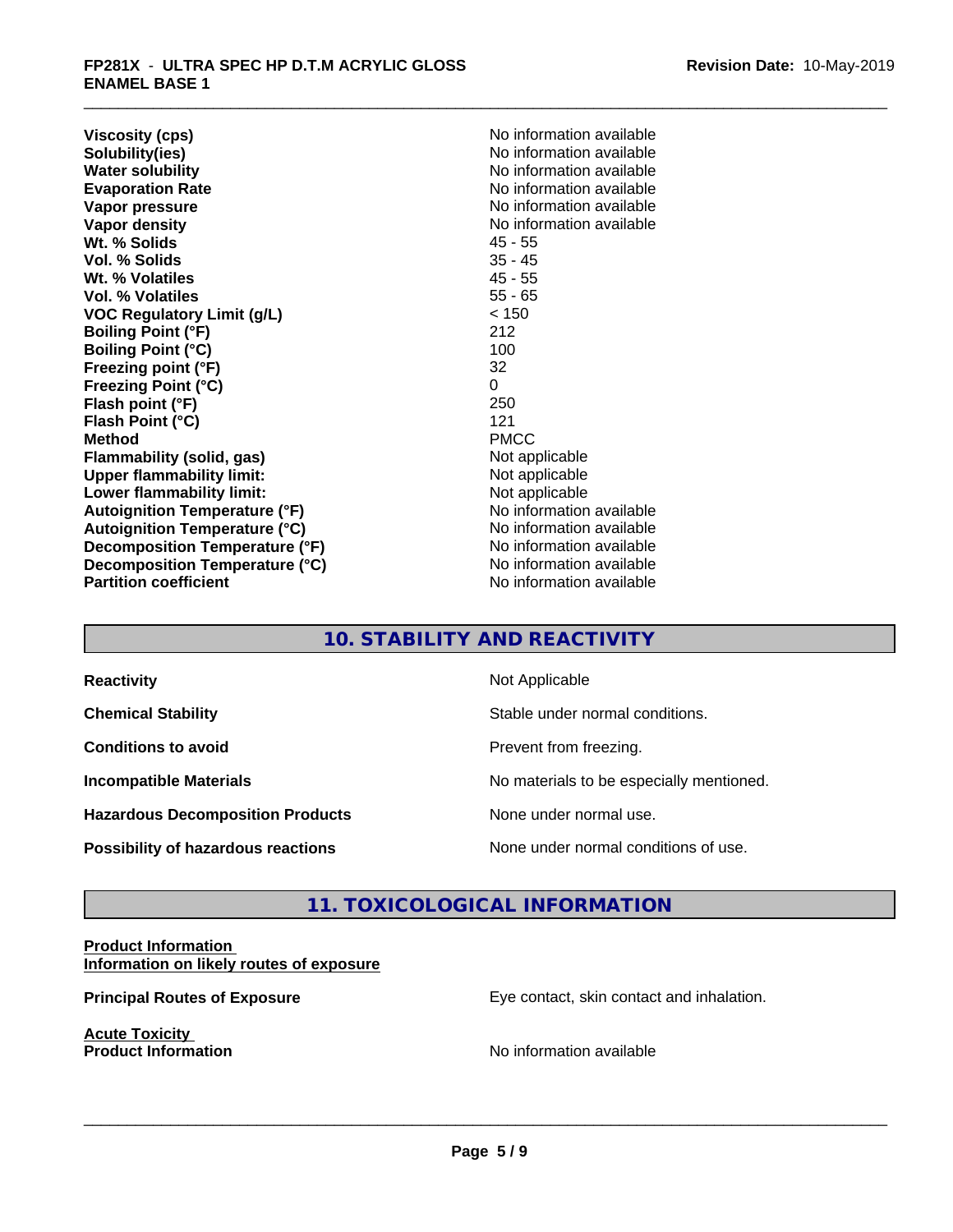#### **Symptoms related to the physical,chemical and toxicological characteristics**

**Symptoms** No information available

#### **Delayed and immediate effects as well as chronic effects from short and long-term exposure**

| Eye contact                     | May cause slight irritation                                   |
|---------------------------------|---------------------------------------------------------------|
| <b>Skin contact</b>             | Substance may cause slight skin irritation. Prolonged or      |
|                                 | repeated contact may dry skin and cause irritation.           |
| <b>Inhalation</b>               | May cause irritation of respiratory tract.                    |
| Ingestion                       | Ingestion may cause gastrointestinal irritation, nausea,      |
|                                 | vomiting and diarrhea.                                        |
| <b>Sensitization</b>            | No information available.                                     |
| <b>Neurological Effects</b>     | No information available.                                     |
| <b>Mutagenic Effects</b>        | No information available.                                     |
| <b>Reproductive Effects</b>     | Possible risk of impaired fertility. Possible risk of harm to |
|                                 | the unborn child.                                             |
| <b>Developmental Effects</b>    | No information available.                                     |
| <b>Target organ effects</b>     | No information available.                                     |
| <b>STOT - single exposure</b>   | No information available.                                     |
| <b>STOT - repeated exposure</b> | No information available.                                     |
| Other adverse effects           | No information available.                                     |
| <b>Aspiration Hazard</b>        | No information available.                                     |
|                                 |                                                               |

**Numerical measures of toxicity**

#### **The following values are calculated based on chapter 3.1 of the GHS document**

| ATEmix (oral)          | 30049 mg/kg  |
|------------------------|--------------|
| <b>ATEmix (dermal)</b> | 171242 mg/kg |

## **Component Information**

| Chemical name                                                 | Oral LD50            | Dermal LD50 | Inhalation LC50 |
|---------------------------------------------------------------|----------------------|-------------|-----------------|
| Titanium dioxide<br>13463-67-7                                | > 10000 mg/kg (Rat)  |             |                 |
| 2,2,4-trimethyl-1,3-propanediol<br>diisobutyrate<br>6846-50-0 | $>$ 3200 mg/kg (Rat) |             |                 |
| Zinc phosphate<br>7779-90-0                                   | $>$ 5000 mg/kg (Rat) |             |                 |

#### **Carcinogenicity**

*The information below indicateswhether each agency has listed any ingredient as a carcinogen:.*

| <b>Chemical name</b>          | <b>IARC</b>                     | <b>NTP</b> |
|-------------------------------|---------------------------------|------------|
|                               | 2B<br>Possible Human Carcinogen |            |
| <sup>I</sup> Titanium dioxide |                                 |            |

• Although IARC has classified titanium dioxide as possibly carcinogenic to humans (2B), their summary concludes: "No significant exposure to titanium dioxide is thought to occur during the use of products in which titanium dioxide is bound to other materials, such as paint."

#### **Legend**

IARC - International Agency for Research on Cancer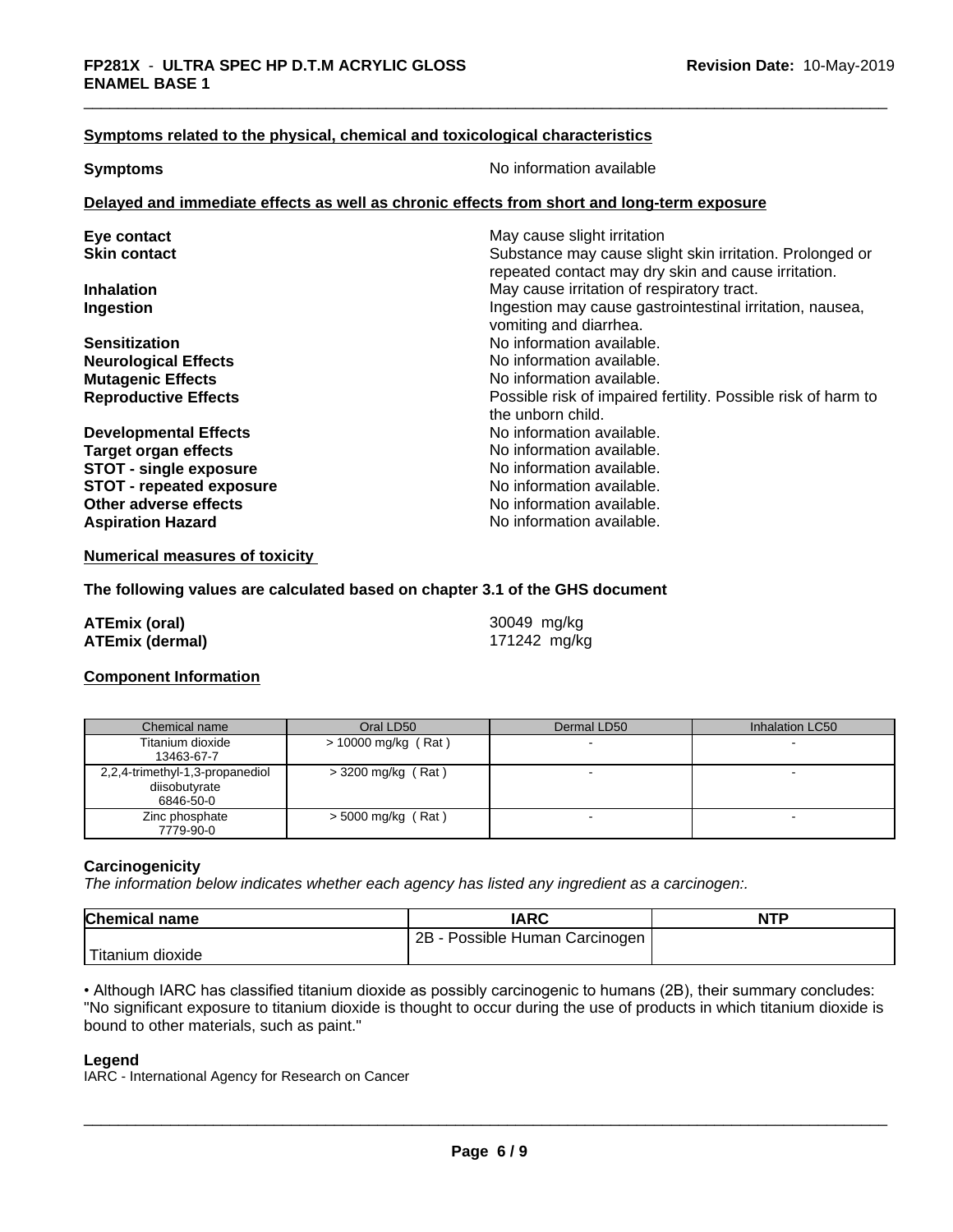NTP - National Toxicity Program OSHA - Occupational Safety & Health Administration

**12. ECOLOGICAL INFORMATION**

# **Ecotoxicity Effects**

The environmental impact of this product has not been fully investigated.

# **Product Information**

# **Acute Toxicity to Fish**

No information available

### **Acute Toxicity to Aquatic Invertebrates**

No information available

# **Acute Toxicity to Aquatic Plants**

No information available

### **Persistence / Degradability**

No information available.

### **Bioaccumulation**

No information available.

# **Mobility in Environmental Media**

No information available.

#### **Ozone**

No information available

# **Component Information**

#### **Acute Toxicity to Fish**

Titanium dioxide  $LC50:$  > 1000 mg/L (Fathead Minnow - 96 hr.)

#### **Acute Toxicity to Aquatic Invertebrates**

No information available

#### **Acute Toxicity to Aquatic Plants**

No information available

# **13. DISPOSAL CONSIDERATIONS**

**Waste Disposal Method** Dispose of in accordance with federal, state, provincial, and local regulations. Local requirements may vary,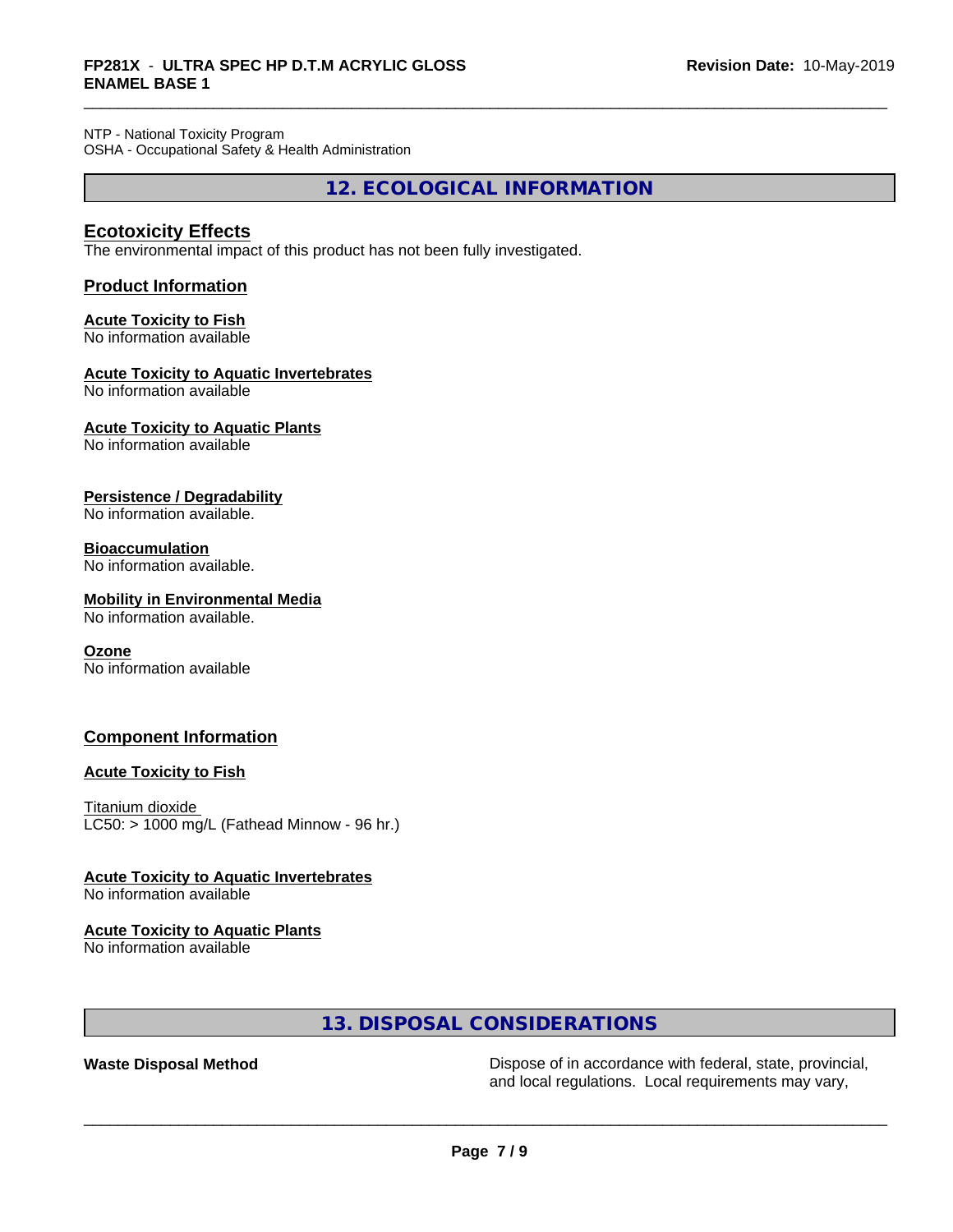consult your sanitation department or state-designated environmental protection agency for more disposal options.

## **14. TRANSPORT INFORMATION**

| <b>TDG</b>        | Not regulated |
|-------------------|---------------|
| <b>ICAO/IATA</b>  | Not regulated |
| <b>IMDG / IMO</b> | Not regulated |

**15. REGULATORY INFORMATION**

# **International Inventories**

| <b>TSCA: United States</b> | Yes - All components are listed or exempt. |
|----------------------------|--------------------------------------------|
| <b>DSL: Canada</b>         | Yes - All components are listed or exempt. |

# **National Pollutant Release Inventory (NPRI)**

#### **NPRI Parts 1- 4**

This product contains the following Parts 1-4 NPRI chemicals:

*None*

#### **NPRI Part 5**

This product contains the following NPRI Part 5 Chemicals:

*None*

#### **WHMIS Regulatory Status**

This product has been classified in accordance with the hazard criteria of the Hazardous Products Regulations (HPR) and the SDS contains all the information required by the HPR.

| <b>16. OTHER INFORMATION</b>                                                                                                                          |               |                 |                      |        |  |
|-------------------------------------------------------------------------------------------------------------------------------------------------------|---------------|-----------------|----------------------|--------|--|
| HMIS -                                                                                                                                                | Health: $1^*$ | Flammability: 1 | <b>Reactivity: 0</b> | PPE: - |  |
| <b>HMIS Legend</b><br>0 - Minimal Hazard<br>1 - Slight Hazard<br>2 - Moderate Hazard<br>3 - Serious Hazard<br>4 - Severe Hazard<br>* - Chronic Hazard |               |                 |                      |        |  |